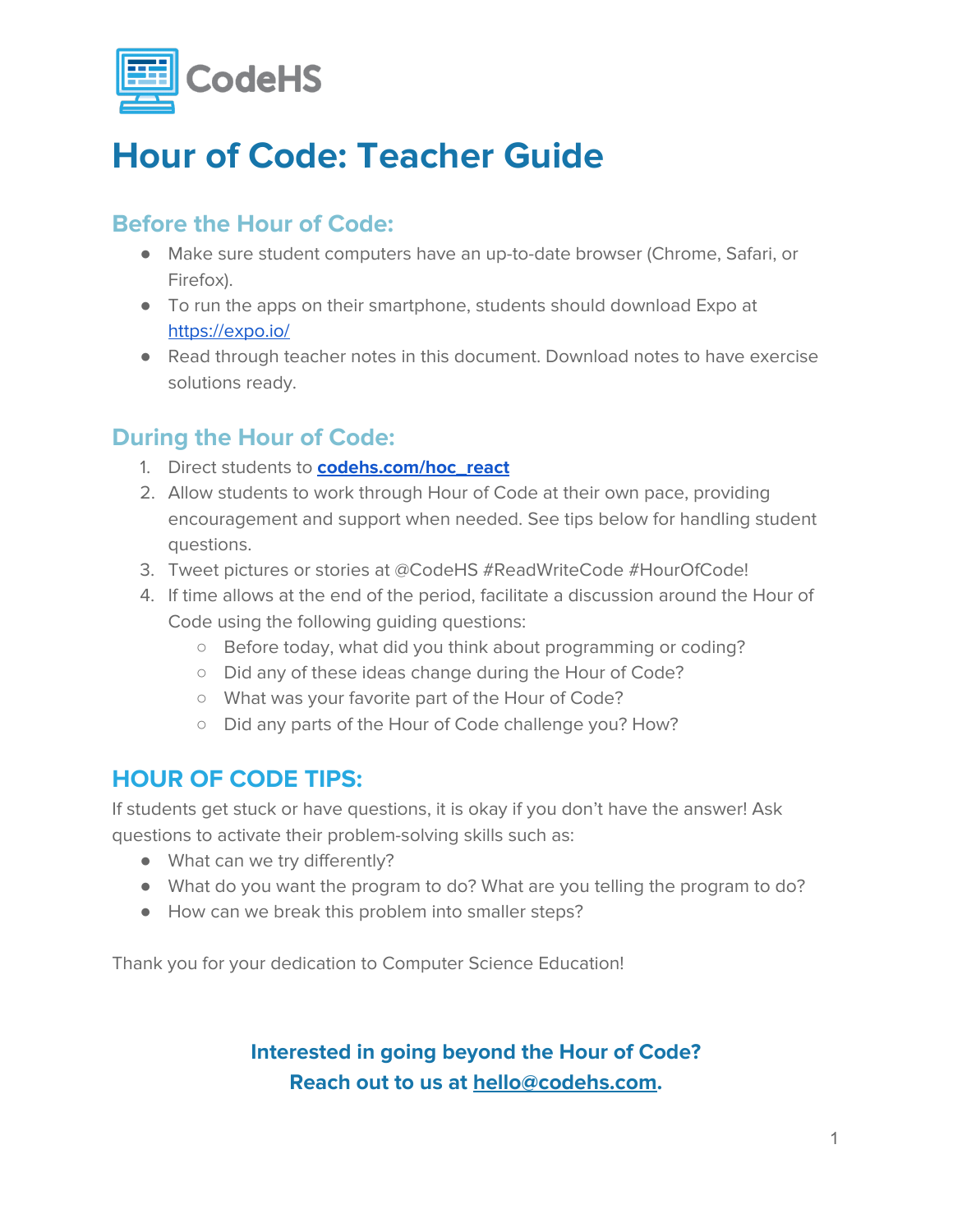

This activity gives you some examples on Facebook's new JavaScript library called React Native which lets you build mobile apps for any device! These examples can be run directly on students' phones using the Expo app.Find more information about Expo at https://expo.io/.

#### **Objective**

Students will be able to …

- Modify mobile apps made using React Native and JavaScript graphics programs
- Create their own simple mobile apps in React Native

#### **Link to Activity: [codehs.com/hoc\\_apps](http://codehs.com/hoc_apps)**

#### **Exercise Solutions**

| <b>Change the Text</b> |                                                                                                                                                                                                                                                                                                        |  |
|------------------------|--------------------------------------------------------------------------------------------------------------------------------------------------------------------------------------------------------------------------------------------------------------------------------------------------------|--|
| <b>Description</b>     | In this exercise, change the text inside the text component tags, press RUN CODE<br>and then scan the QR code. You will see your custom text on your phone screen!                                                                                                                                     |  |
| <b>Motivation</b>      | Students practice running a React Native app and familiarizing themselves with the<br>starter code                                                                                                                                                                                                     |  |
| <b>Solution</b>        | import React, { Component } from 'react';<br>import { Text, View, StyleSheet } from 'react-native';<br>import { Constants } from 'expo';<br>export default class App extends Component {<br>$render() { }$<br>return (<br><view 'center',="" 1="" flex:="" justifycontent:="" style="{{" }}=""></view> |  |
|                        | $<$ Text $>$<br>Hello World!<br>$\langle$ /Text><br>$\langle$ /View><br>$\rightarrow$ :<br>ł                                                                                                                                                                                                           |  |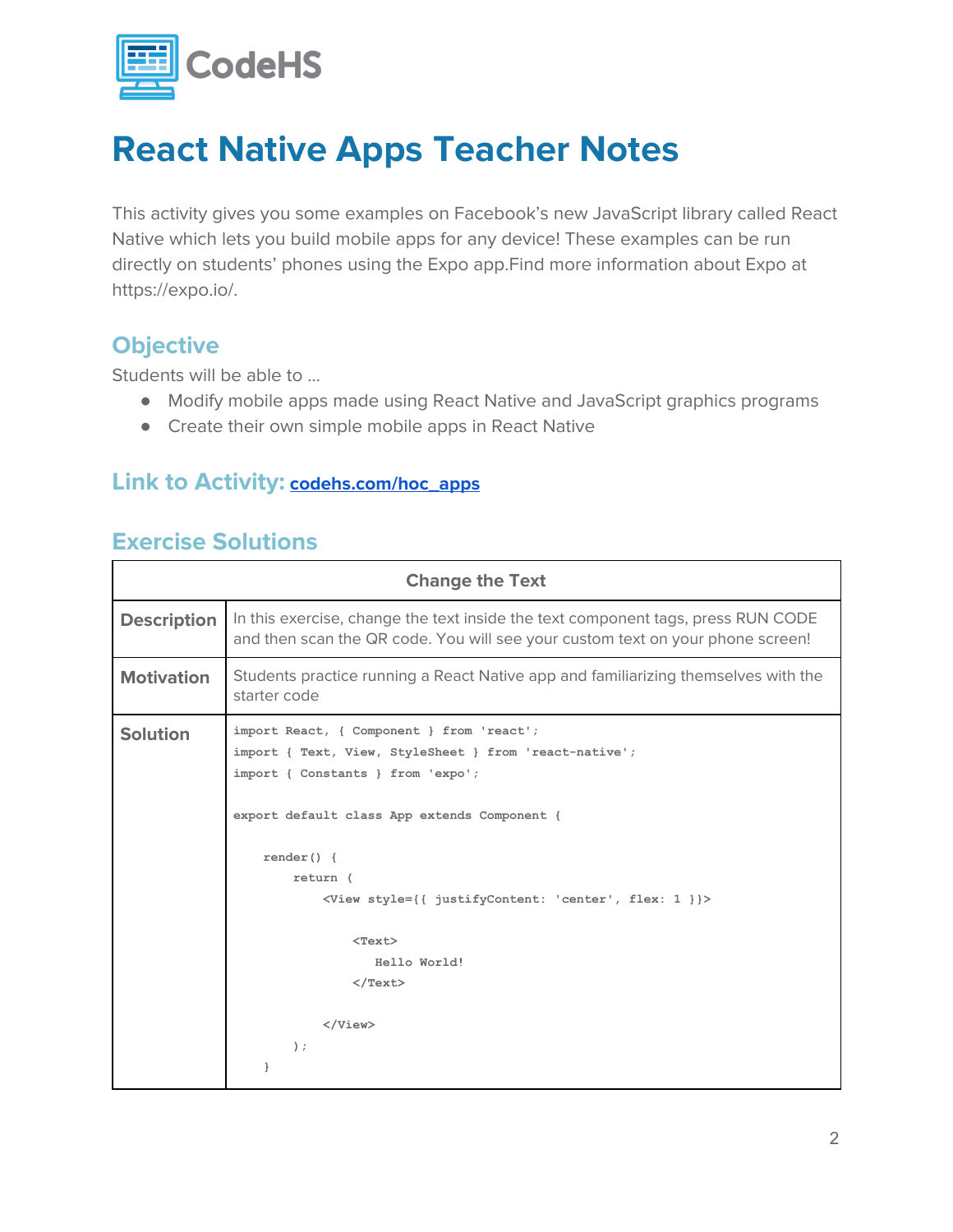

| <b>Change the Image</b> |                                                                                                                                                                                                                                                                                                                                                                                                                          |  |
|-------------------------|--------------------------------------------------------------------------------------------------------------------------------------------------------------------------------------------------------------------------------------------------------------------------------------------------------------------------------------------------------------------------------------------------------------------------|--|
| <b>Description</b>      | In this exercise, change the image URL inside the image component tag, press RUN<br>CODE and then scan the QR code.                                                                                                                                                                                                                                                                                                      |  |
| <b>Motivation</b>       | Students can add an image to their app!                                                                                                                                                                                                                                                                                                                                                                                  |  |
| <b>Solution</b>         | import React, { Component } from 'react';<br>import { Text, View, StyleSheet, Image } from 'react-native';<br>import { Constants } from 'expo';<br>export default class App extends Component {<br>$render() { }$<br>return (<br><view 'center',="" 1="" flex:="" justifycontent:="" style="{{" }}=""><br/><math>&lt;</math>Text<math>&gt;</math><br/>Hello, World with Images!<br/><math>\langle</math>/Text&gt;</view> |  |
|                         | $<$ Image<br>$source={\{ \ uri:$<br>'https://media.giphy.com/media/y8Mz1yj13s3kI/giphy.gif' }}<br>style={{ height: 140, width: 200 }}<br>/<br><br>$\rightarrow$ :<br>$\mathcal{F}$<br>}                                                                                                                                                                                                                                  |  |

#### **Style Your Component**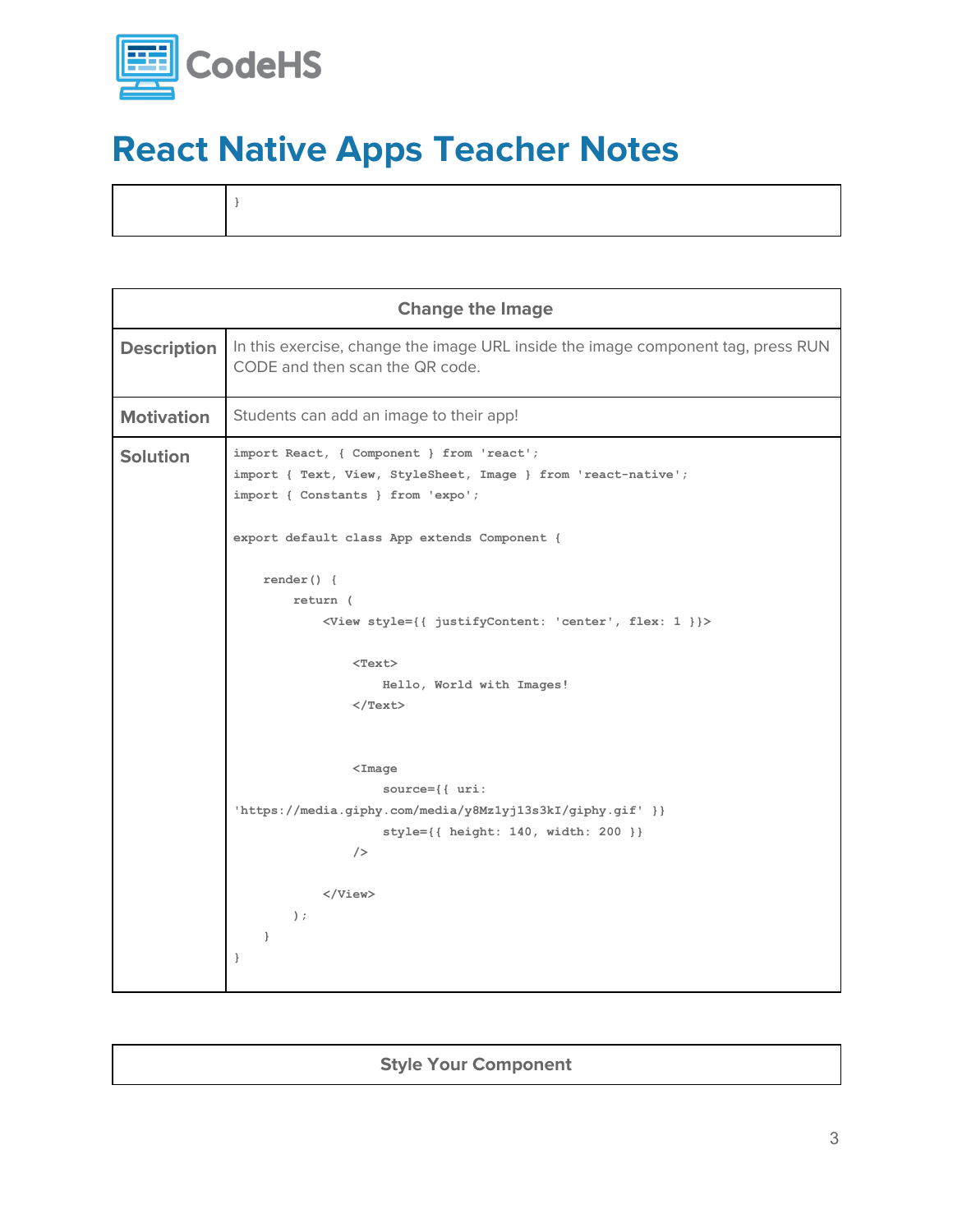

| <b>Description</b> | In this exercise, you will need to:<br>-Change the background color to a color listed below<br>-Change the text color to a color listed below<br>-Change the font of the text using the font list below<br>-Set the width of the image to 350 |
|--------------------|-----------------------------------------------------------------------------------------------------------------------------------------------------------------------------------------------------------------------------------------------|
| <b>Motivation</b>  | Students practice adding style to an app built with React Native                                                                                                                                                                              |
| <b>Solution</b>    | import React, { Component } from 'react';                                                                                                                                                                                                     |
|                    | import { Text, View, StyleSheet, Image, Button, Alert } from<br>'react-native';                                                                                                                                                               |
|                    | import { Constants } from 'expo';                                                                                                                                                                                                             |
|                    | export default class App extends Component {                                                                                                                                                                                                  |
|                    | handleButtonPress = $()$ => {                                                                                                                                                                                                                 |
|                    | Alert.alert(                                                                                                                                                                                                                                  |
|                    | 'Button pressed!',                                                                                                                                                                                                                            |
|                    | 'You did it!',                                                                                                                                                                                                                                |
|                    | $)$ ;                                                                                                                                                                                                                                         |
|                    | $\}$ ;                                                                                                                                                                                                                                        |
|                    |                                                                                                                                                                                                                                               |
|                    | // add a Button component below the Text component                                                                                                                                                                                            |
|                    | // edit the Button title                                                                                                                                                                                                                      |
|                    | // select 'RUN CODE'                                                                                                                                                                                                                          |
|                    |                                                                                                                                                                                                                                               |
|                    |                                                                                                                                                                                                                                               |
|                    | $render() { }$                                                                                                                                                                                                                                |
|                    | return (                                                                                                                                                                                                                                      |
|                    | <view '#add8e6',="" alignitems:<="" backgroundcolor:="" style="{{" th=""></view>                                                                                                                                                              |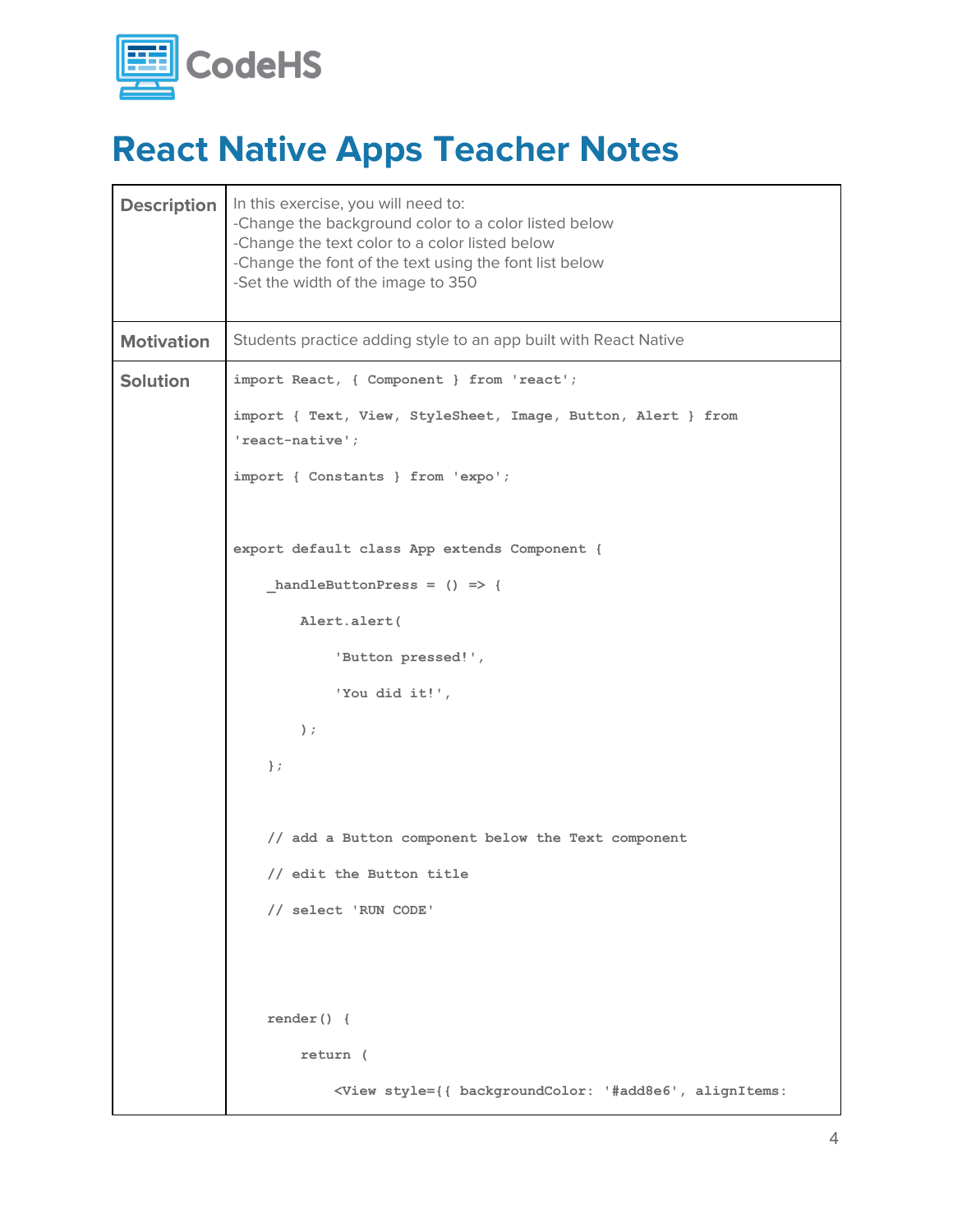



| <b>Adding Linear Gradients</b> |                                                                                                                                                                                                 |  |
|--------------------------------|-------------------------------------------------------------------------------------------------------------------------------------------------------------------------------------------------|--|
| <b>Description</b>             | Add a linear gradient color block to your React Native app!                                                                                                                                     |  |
| <b>Motivation</b>              | Students practice adding more components to an app built with React Native                                                                                                                      |  |
| <b>Solution</b>                | import React, { Component } from 'react';<br>import { Text, View, StyleSheet, Image } from 'react-native';<br>import { Constants } from 'expo';<br>export default class App extends Component { |  |